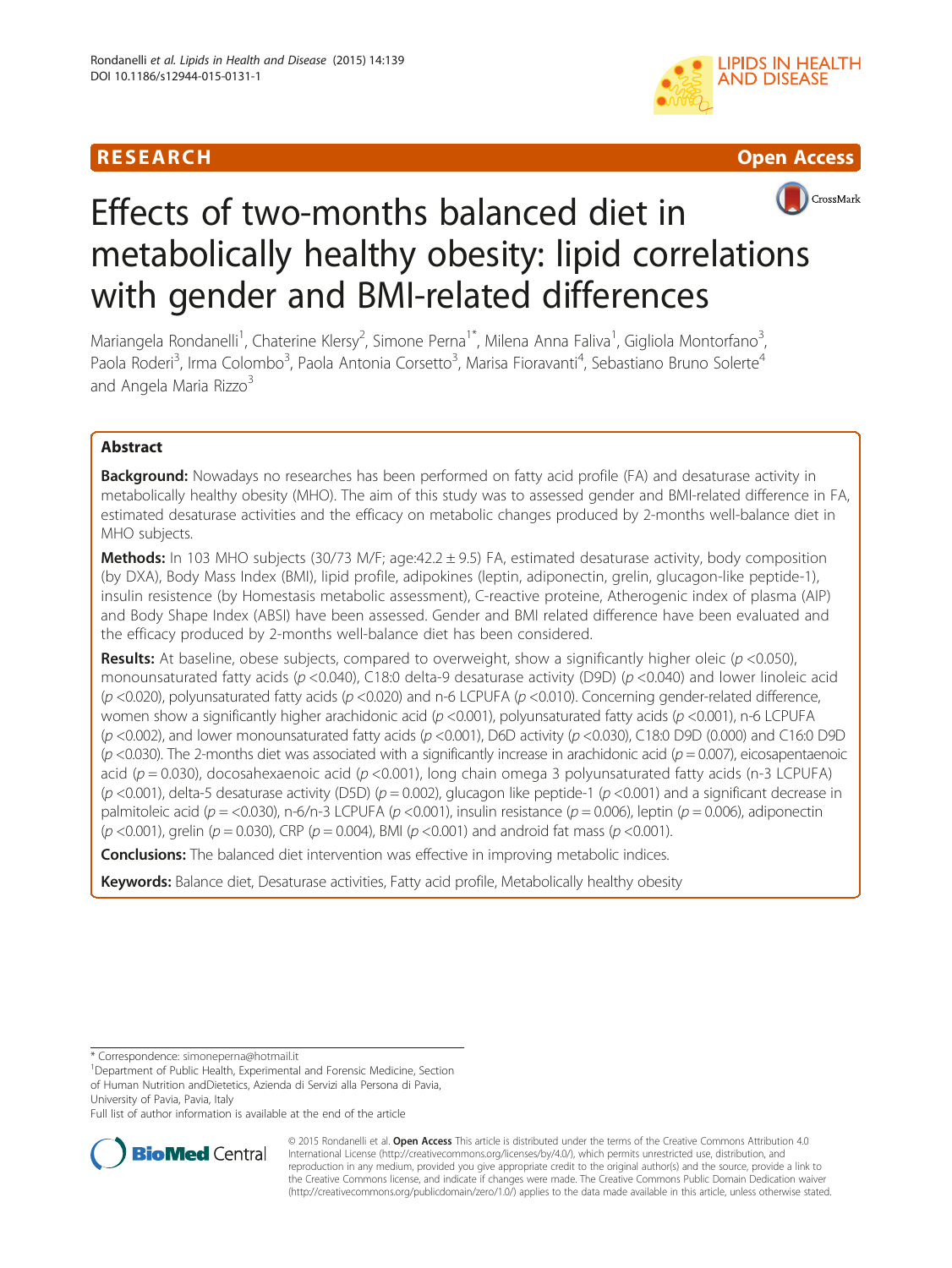# Introduction

Metabolically healthy obesity (MHO) is a phenotype related to a subgroup of obese individuals who do not have insulin resistance, lipid disorders or hypertension [\[1](#page-9-0)]. Selection criteria for MHO individuals were partially based on the National Cholesterol Education Program's Adult Treatment Panel III report (ATP III) for lipid profiles (triglycerides: ≤.7 mmol/l, total cholesterol: ≤5.2 mmol/l, HDL-cholesterol: ≥1.3 mmol/l and LDL-cholesterol: ≤2.6 mmol/l) and on the study of Karelis [[2\]](#page-9-0) for insulin sensitivity (HOMA < =1.95). When 4 out of 5 criteria are met, a diagnosis of the MHO individual could be made, as suggested by Karelis [\[2](#page-9-0)].

MHO is an important, emerging phenotype with disease risks somewhere intermediate between healthy, normal weight, and unhealthy, obese individuals. From a clinical perspective, if this subgroup of obese individuals really do not have increased risk of metabolic syndrome or cardiovascular disease (CVD), is still under discussion [[1\]](#page-9-0). People from the MHO are apparently protected from metabolic complications of obesity and do not have higher risk of incident of chronic kidney disease [[3](#page-9-0)].

On the contrary recent study have demonstrated in MHO an increased incident of fatty liver [[4\]](#page-9-0).

And Appleton and collaborators have demonstrated the development of cardiometabolic abnormalities in one-third of MHO studied subjects with a significantly increased risk of diabetes [[5\]](#page-9-0).

Conversely other authors indicates that MHO subjects have a CVD risks similar to those of normal-weight subjects [\[6, 7\]](#page-9-0). Some findings indicate that the CVD risk attributable to obesity requires the concomitant presence of metabolic risk factors and may be related to differences in body composition, fitness, and inflammatory profiles [[8](#page-9-0)–[10\]](#page-9-0).

Studies in small selected samples of postmenopausal (cessation of menstruation for more than 1 year and a follicle-stimulating hormone level of at least 30 U/L) obese women also suggest that the MHO may have more favorable inflammatory profiles [\[11](#page-10-0)], less visceral fat, and possibly less hepatic fat [\[12\]](#page-10-0) than their counterparts with insulin resistance and other metabolic abnormalities [\[13](#page-10-0)].

Finally Appleton demonstrated that MHO phenotype is transient and can move to metabolically at risk obese (MRO) one depending on life style and exposure to hazardous adipokines, indicating that target interventions might be useful to prevent MRO related risks.

On the contrary, there are no data on plasma fatty acid profile and desaturase activities in metabolically healthy obesity (MHO), and their possible role as MHO phenotype markers and associated risks of metabolic disorders.

In fact, various studies have demonstrated that insulin resistance and insulin resistant states are often associated with an alteration of fatty acid (FA) pattern in plasma, characterized by an increased proportion of palmitic (C16:0) and a low proportion of linoleic (C18:2 omega-6, LA) acids; the distribution of other fatty acids indicates also an increased activity of delta-9 and delta-6 desaturases [\[14](#page-10-0)].

Fatty acids play a key role in energy balance, carbohydrate and lipid metabolism, and regulation of gene transcription [\[15\]](#page-10-0). The plasma fatty acid profile is influenced by two factors equally important: dietary fat intake and endogenous fatty acid metabolism related also to desaturase enzymes, which regulate the degree of unsaturation of lipids throughout the body [[16](#page-10-0)]. The delta-9 desaturase (D9D) catalyses the conversion of palmitic and stearic acids (C18:0) into monounsaturated fatty acid (MUFA), palmitoleic acid (C16:1) and oleic acid (C18:1, OA) respectively. It has been observed that delta-9 desaturase activity is high in conditions like diabetes, atherosclerosis, obesity and metabolic syndrome [[17](#page-10-0)]. Delta-9 desaturase, also called stearoyl-CoA desaturase (SCD), is highly regulated and very sensitive to external changes, e.g., dietary factors and hormones. The changes in its activity are mirrored in the composition of cholesteryl esters, triglycerides and membrane phospholipids [\[18\]](#page-10-0). Delta-5 Desaturase (D5D) and delta-6 desaturase (D6D) are key enzymes in polyunsaturated fatty acids (PUFA) metabolism that catalyze the conversion of LA into arachidonic acid (C20:4 omega-6, AA) and that of alphalinolenic acid (C18:3, omega-3, ALA) into eicosapentaenoic acid (C20:5 omega-3, EPA) and docosahexaenoic acid (C22:6 omega-3, DHA).

Gender differences have been reported in obese subjects for D9D, with higher activity in women than men. Moreover, women have been reported to have significantly higher levels of D6D activity than men [[19](#page-10-0)].

Controlled fatty acid intake might influence plasma fatty acid profile and desaturase enzyme activities in obese subjects with typical metabolic disorders associated with obesity [[20, 21](#page-10-0)]. Studies demonstrated that replacing saturated fatty acids in the diet with either MUFA [\[20\]](#page-10-0) or PUFA [[21\]](#page-10-0) resulted in changes in serum fatty acid profile and improved insulin sensitivity.

Given this background, the aim of this study was to investigate if 2-months diet intervention in a group of metabolically healthy obese men and women is able to influence plasma fatty acid profile, estimated desaturase activities and adipokines. Moreover, the influence of gender and body mass index (BMI) on plasma FA pattern and desaturase activities was evaluated. For the study a 2 months dietetic intervention was chosen as it is known that the fatty acid composition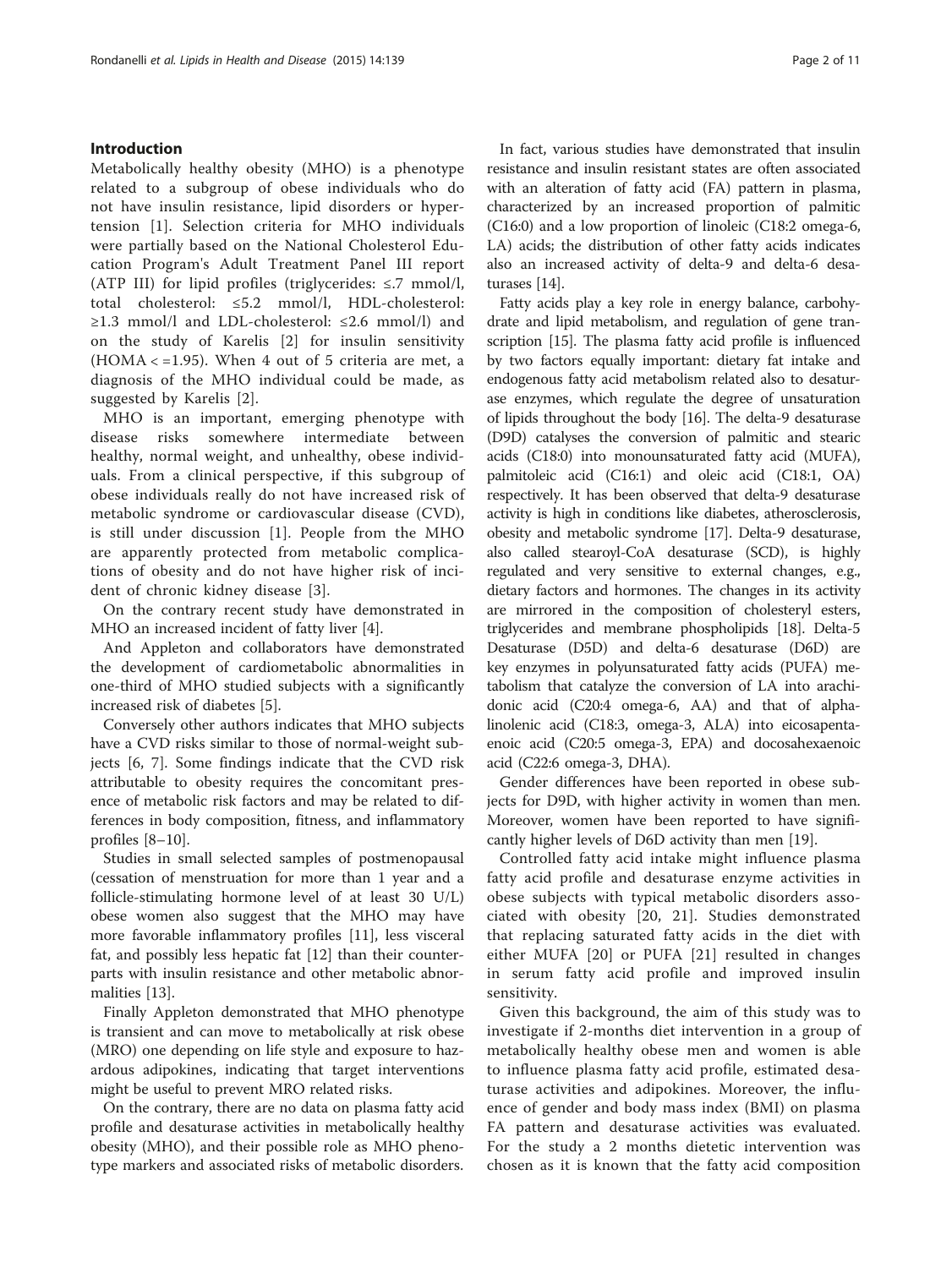in serum lipid esters mirrors to a certain extent the dietary fatty acids composition during the last 6–8 weeks [[22, 23\]](#page-10-0).

# Materials and methods

# **Subjects**

The study was performed following approval of the Ethic Committee of the Department of Internal Medicine and Medical Therapy, University of Pavia. Subjects gave their written consent to the study. All subjects had to give complete medical histories, and all underwent physical examination, anthropometric assessment and routine laboratory tests. Selection criteria for MHO individuals were partially based on the National Cholesterol Education Program's Adult Treatment Panel III report (ATP III) for lipid profiles (triglycerides: ≤.7 mmol/l, total cholesterol: ≤5.2 mmol/l, HDL-cholesterol: ≥1.3 mmol/l and LDL-cholesterol: ≤2.6 mmol/l) and on the study of Karelis [\[2](#page-9-0)] for insulin sensitivity  $(HOMA < = 1.95)$ . When 4 out of 5 criteria are met, a diagnosis of the MHO individual could be made, as suggested by Karelis [[2\]](#page-9-0).

Moreover, patients were excluded from the study if they met the Diagnostic and Statistical Manual-IV (DSM-IV) criteria for a current diagnosis of major depressive disorder as determined by the Structured Clinical Interview for DSM-IV Axis 1 Disorders (SCID-1) [[24\]](#page-10-0).

Subjects also were excluded if they were taking medications for weight loss, for control of cholesterol and TG, for anti-inflammatory purpose, or were pregnant or lactating, or if they had entered menopause. All participants agreed to refrain from participating in any other weight loss program. Alcohol intake, smoking habits and physical activity were recorded. Sedentary and non-smoking subjects, who did not drink more than 6 glasses (glass: 125 ml) of wine a week and did not drink hard liquor (alcohol content of at least 20 % Alcohol by volume), were admitted to the study.

## Procedures and study design

After 12 hours of fasting and abstinence from water since midnight, the subjects arrived at around 8:00 AM, using motorised transportation, at the Endocrinology and Clinical Nutrition Unit of Azienda di Servizi alla Persona di Pavia, University of Pavia (Italy).

Blood samples were taken for the routine measurements and in order to assess leptin, adiponectin, ghrelin, insulin, glycerol, total free fatty acid content. Body composition was determined by dual energy X-ray absorptiometry (DXA). The same evaluations were assessed after 2 months' well balance intervention diet.

## Body composition measurement

Body composition was determined using a Lunar Prodigy DXA (GE Medical Systems, Waukesha, Wisconsin). The in vivo coefficients of variation were 4.2 and 0.48 % for fat and lean body mass respectively. Central fat (an approximation of visceral fat) was evaluated using always Dual-energy X-ray absorptiometry (DXA). This assessment consisted of measuring the fat percentage within a defined rectangle, from the upper edge of the second lumbar vertebra to the lower edge of the fourth lumbar vertebra. The vertical sides of this rectangular area were the continuation of the lateral sides of the rib cage [[25](#page-10-0)].

#### Anthropometry, weight-loss program and food intake

Nutritional status was analyzed using anthropometric measurements at baseline and after 2 months in both groups. Body weight and height were measured and the Body Mass Index (BMI) was calculated  $(kg/m^2)$ . Skinfold thicknesses (biceps, triceps, suprailiac, subscapular) were measured twice using a Harpenden skinfold caliper at 5 min intervals at each site, following a standardized technique [[26\]](#page-10-0). Sagittal abdominal diameter was assessed at the  $L_{4-5}$  level in the supine position and waist girth was also measured. Anthropometric variables were measured by a single investigator. Body weight reduction was induced by a low-energy mixed (55 % carbohydrates, 30 % lipids and 15 % proteins) diet providing 600 kcal less than individually estimated energy requirements based on the measured Resting Energy Expenditure (REE). The individual energy requirements were estimated by indirect calorimetry (ventilated hood system) at baseline and multiplied by a factor of 1.3, corresponding to a low physical activity level. The energy content and macronutrient composition of the diets adhered to the nutritional recommendations of the American Diabetes Association [[27](#page-10-0)–[29](#page-10-0)] with limit fat intake to <25 % of total calories (with limit saturated fat to <7 % of total calories and dietary cholesterol to <200 mg/day), protein intake to 15–20 % with 1.0 g kg body  $wt^{-1}$  day<sup>-1</sup> and carbohydrate to 55–60 % with 14 g dietary fiber/1000 kcal.

These diets were designed to achieve weight losses of 0.5 to 1 kg per week and they are considered to be a low-risk intervention [[28\]](#page-10-0). Individual diet plans were drawn up for each subject by the research dietitian. To optimize compliance, dietary instructions were reinforced each week by the same research dietician. Each consultation included a nutritional assessment and weighting. A 3-day weighed-food record of 2 weekdays and 1 weekend day was performed before the study and during the last week of intervention. One-day weighedfood records were completed in weeks 2, 5 and 7. Low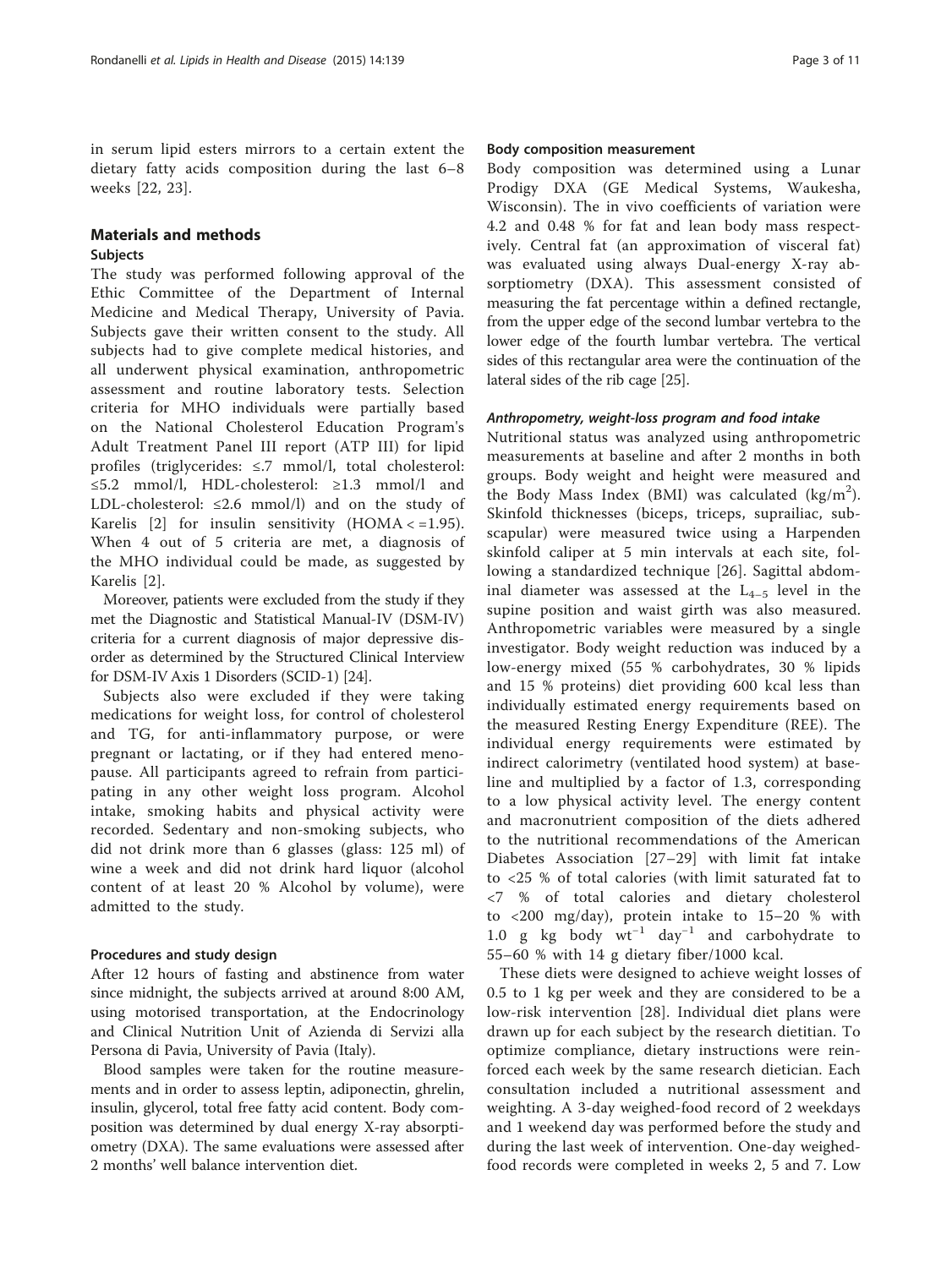energy diets and dietary records were analyzed using a food-nutrient database (Rational Diet, Milan, Italy). In order to assess compliance to the weight-reduction programme, a 24-hour dietary summary was assessed by the nutritionist at the end of the study.

## Biochemical analyses

Fasting venous blood samples were drawn between 8:00 and 10:00 AM in a sitting position. Blood collection and handling were carried out under strictly standardized conditions and in line with manufacturers' recommendations. The blood samples required for Clinical Chemistry parameters were collected into evacuated tubes without anticoagulant, left for 1 h at room temperature, and then centrifuged for 15 min at 1500  $\times$  g. Following centrifugation, the serum was transferred into plastic tubes, rapidly frozen and stored at −80 °C until analysis (less than 1 month later). Moreover whole blood, collected into tubes with EDTA as anticoagulant, was used for haematological parameters. The C-reactive protein (CRP) was determined by Nefelometric High Sensitivity CRP (Dade Behring, Marburg, Germany).

Apolipoprotein (apo)A-I and apoB were enzymatically measured using an autoanalyzer (Hitachi, Tokyo, Japan).

To determine insulin resistance, subjects were instructed to fast for 12 h before blood was drawn. Furthermore, the subjects refrained from any kind of exercise for 48 h prior to the study. Female subjects were tested during the early follicular phase of their menstrual cycle (days 3–10). Insulin resistance was evaluated using the Homeostasis Model Assessment (HOMA) [[30](#page-10-0)] using the following formula:

HOMA-IR = [(fasting insulin,  $\mu U/mL$ )  $\times$ (plasma glucose, mmol $/L$ ) $/22.5$ 

Atherogenic index of plasma (AIP) [\[31\]](#page-10-0), and Body Shape Index (ABSI) [[32](#page-10-0)] have been calculated.

Serum concentrations of FFA and glycerol were determined by a quantitative colorimetric assay (BioAssay Systems, Hayward, CA); the minimum detectable concentrations are 0.007 mM/L and 0.01 mM/L respectively. Intra- and inter-assay coefficients of variation are <3 and <5 % respectively for both measurements.

Plasma acylated and unacylated ghrelin levels were measured using an enzyme immunometric assay (EIA) based on a double-antibody sandwich technique (BioVendor, Brno, CZECH REPUBLIC). Blood samples were drawn into a cold syringe and added to chilled Vacutainer® EDTA-plasma tubes, according to the manufacturer's recommendations. The limit of detection for acylated ghrelin is 1.5 pg/mL (incubating for 20 h at  $+4$  °C), and the intra- and inter-assay coefficients of variation are 7.5 and 8.3 % respectively. The minimum detectable concentration of unacylated ghrelin is 2 pg/mL (incubating for 20 h at  $+4$  °C); the intra- and inter-assay coefficients of variation are 6.3 and 7 % respectively.

Serum adiponectin levels were measured using an enzyme-linked immunosorbent assay (ELISA) (R&D Systems, Inc., Minneapolis, MN, USA); the minimum detectable concentration is 0.246 ng/mL. The intraand inter-assay coefficients of variation are 3.5 and 6.5 % respectively.

Serum leptin levels were measured using an enzymelinked immunosorbent assay (ELISA) (R&D Systems, Inc., Minneapolis, MN, USA); the minimum detectable concentration is <7.8 pg/mL. Intra- and inter-assay coefficients of variation are 3.1 and 4.3 % respectively.

# Lipid analyses

Regarding plasma fatty acid profile, the analysis was carried out blind to the subject status. Plasma was stored at −80 °C until used for analysis. Lipids were extracted with different chloroform/methanol mixtures according to Folch [[33](#page-10-0)] and fractionated by HPLC-ELSD and analyzed as previously describe [\[34, 35\]](#page-10-0).

Fatty acid composition of whole plasma was determined by gas-chromatographic analysis. The fatty acid methylesters, obtained after trans-derivatization with sodium methoxide in methanol 3.33 % w/v, were injected into gas chromatograph (Agilent Technologies 6850 Series II) equipped with a flame ionization detector (FID) under the following experimental conditions: capillary column: AT Silar length 30 m, film thickness 0.25 μm, Gas carrier: helium, temperature: injector 250 °C, detector 275 °C, oven 50 °C for 2 min, rate of 10 °C min-1 until 200 °C for 20 min. A standard mixture containing methyl ester fatty acids was injected for calibration.

# Estimated desaturase activity

Desaturase activity was estimated indirectly as a product/precursor fatty acid ratio in serum phospholipids and cholesterol esters, which reflects both dietary intake and endogenous metabolism of fatty acids [[16\]](#page-10-0).

# Statistical analysis

Data on fatty acid profile and estimated desaturase activities were described as mean ± standard deviation (SD) or median and  $25^{\text{th}}$ -75<sup>th</sup> percentiles (if skewed); they were compared between genders and between BMI groups (overweight/obese patients) with the unpaired Student  $t$  test or Mann Whitney U (if skewed) test. The mean difference between groups and its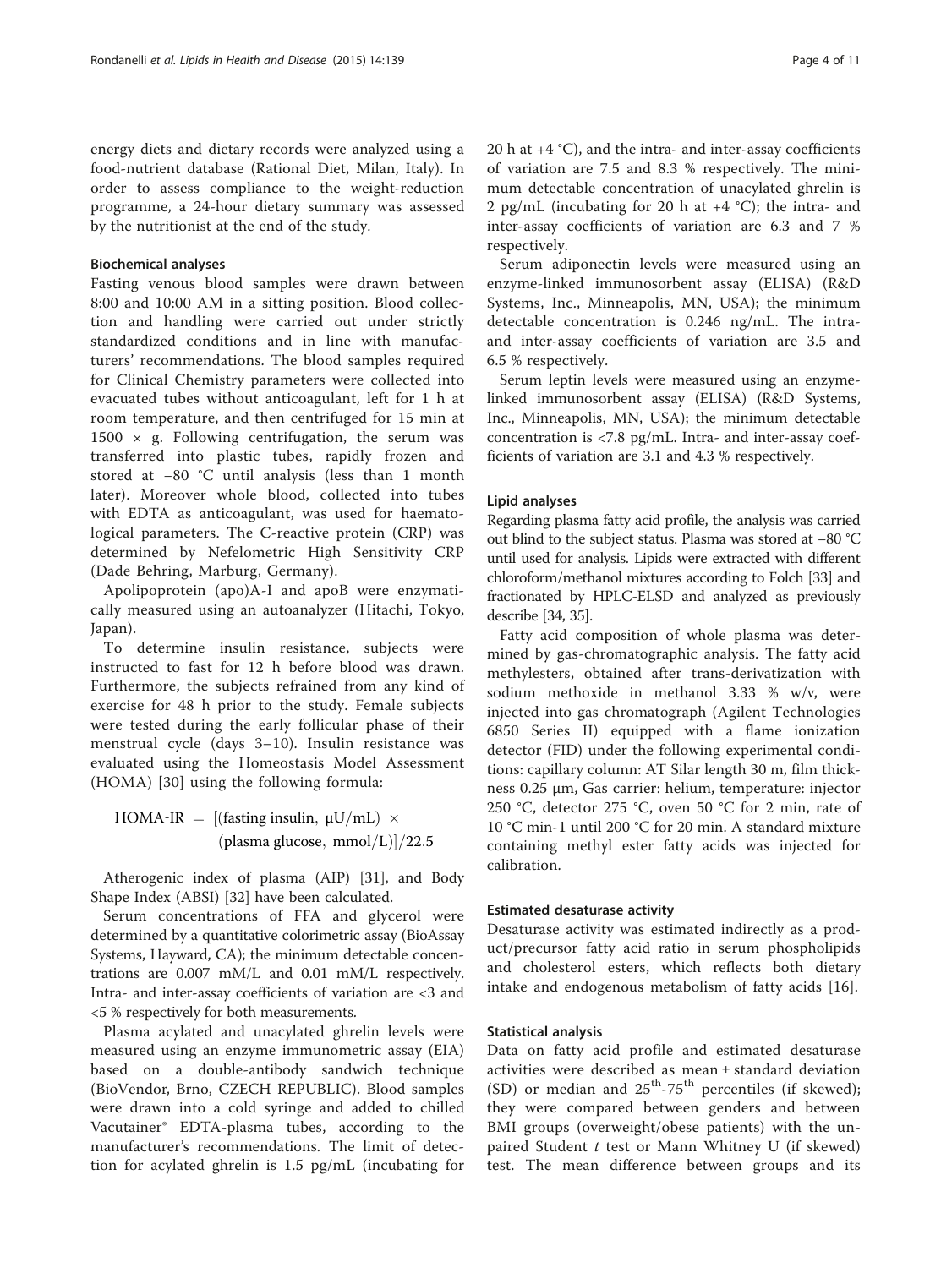95 % confidence interval (CI) were computed. Overall changes from baseline to the 2-months assessment were estimated with the paired Student  $t$  test or the sign test (if skewed); the mean (median) change was computed together with its 95 % CI. A multivariable regression model for repeated was fitted to control the change from baseline for gender and BMI group. Huber White robust standard errors were computed to account for intra-patient correlation.

Stata 13.1 (StataCorp, College Station, TX, USA) was used for computation. All tests were 2-sided. A p-value < 0.05 was considered statistically significant.

# Results

Eight hundred ninety two subjects were screened for eligibility. One hundred and three metabolically healthy obese subjects were included in the study, out of 107 eligible participants (Fig. 1). The baseline characteristics of the group are summarized in Table [1](#page-5-0), together with their plasma fatty acid composition.

Table [2](#page-6-0) shows the baseline gender differences in fatty acid profile and estimated desaturase activities. We observed that women, compared to men, show a significantly

higher content of arachidonic acid ( $p = 0.0003$ ), total polyunsaturated fatty acids (PUFA) ( $p = 0.0015$ ), omega-6 PUFA ( $p = 0.0021$ ), and a lower value of monounsaturated fatty acids ( $p = 0.0001$ ), of delta-6 desaturase ( $p = 0.03$ ), C18:0 delta-9 desaturase  $(p = 0.001)$  and C16:0 delta-9 desaturase ( $p = 0.03$ ) activities.

The baseline differences in fatty acid profile and estimated desaturase activities between overweight (BMI < 30: 55 subjects) and obese (BMI > 30: 48 subjects) subjects are illustrated in Table [3.](#page-7-0) We observed that obese subjects, compared to overweight subjects, show a significantly higher value of oleic acid (C18:1) ( $p = 0.05$ ), monounsaturated fatty acids  $(p = 0.03)$ , C18:0 delta-9 desaturase activity  $(p = 0.04)$  and a lower value of linoleic acid (C18:2, LA)  $(p = 0.02)$ , total PUFA  $(p = 0.02)$  and omega-6 PUFA  $(p = 0.01)$ .

Table [4](#page-7-0) shows the macronutrient intake, assessed by 3 day weighed-food record of 2 week days and 1 weekend day, before and after of 2-months of well balanced intervention diet.

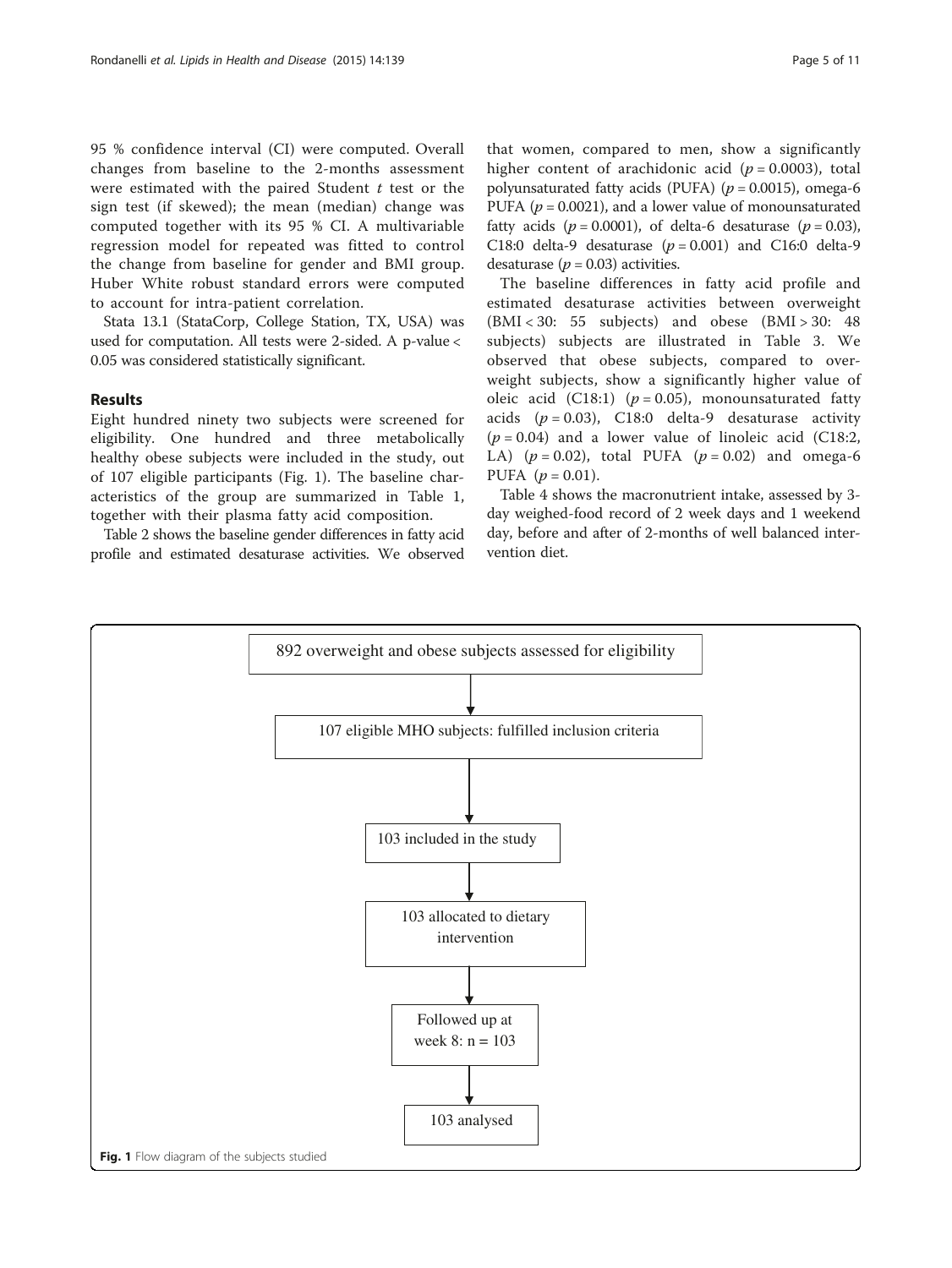<span id="page-5-0"></span>Table 1 Baseline characteristics of the studied group

| Variable                           | $MEAN \pm DS$      |
|------------------------------------|--------------------|
| Age (years)                        | $42.2 \pm 9.5$     |
| BMI (Kg/m <sup>2</sup> )           | $30.2 \pm 3.2$     |
| Fat mass (Kg)                      | $33.9 \pm 7.0$     |
| Free fat mass (kg)                 | $45.8 \pm 9.8$     |
| Android fat mass (%)               | $49.7 \pm 6.1$     |
| apoA1 (g/L)                        | $120.5 \pm 25.8$   |
| apoB(g/L)                          | $80.9 \pm 24.9$    |
| Total-Cholesterol (mg/dl)          | $203.69 \pm 37.53$ |
| HDL-Cholesterol (mg/dl)            | $52.64 \pm 12.95$  |
| LDL-Cholesterol (mg/dl)            | $128.48 \pm 31.8$  |
| Triglycerides (mg/dl)              | $112.87 \pm 71.34$ |
| Glucose (mg/dl                     | $89.96 \pm 9.43$   |
| ABSI                               | $6.12 \pm 0.42$    |
| AIP                                | $0.28 \pm 0.27$    |
| Leptin (pg/mL)                     | $218.6 \pm 165.6$  |
| Adiponectin (ng/mL)                | $83.6 \pm 49.6$    |
| Leptin/adiponectin                 | $3.4 \pm 3.5$      |
| GLP-1                              | $1.3 \pm 0.5$      |
| Grelin (pg/mL)                     | $405.3 \pm 253.3$  |
| C16:0                              | $27.1 \pm 2.6$     |
| C16:1                              | $2.8 \pm 0.9$      |
| C18:0                              | $5.9 \pm 0.8$      |
| C18:1                              | $22.2 \pm 3.6$     |
| C18:2 n-6                          | $28.8 \pm 4.4$     |
| $C18:3 n-3$                        | $0.5 \pm 0.2$      |
| $C18:3n-6$                         | $0.3 \pm 0.2$      |
| C20:3 n-6                          | $1.3 \pm 0.3$      |
| C20:4 n-6                          | $8.7 \pm 1.7$      |
| $C20:5 n-3$                        | $0.5 \pm 0.3$      |
| $C22:5 n-3$                        | $0.3 \pm 0.2$      |
| C22:6 n-3                          | $1.6 \pm 0.5$      |
| AA/EPA                             | $20.3 \pm 10.2$    |
| Saturated fatty acids              | $33.1 \pm 2.6$     |
| Monounsaturated fatty acids        | $24.9 \pm 3.7$     |
| Polyunsaturated fatty acids (PUFA) | $42 \pm 5.02$      |
| Total omega-6 PUFA                 | $39.1 \pm 5.01$    |
| Total omega-3 PUFA                 | $2.9 \pm 0.8$      |
| omega-6/omega-3                    | $14.3 \pm 3.9$     |

Plasma fatty acids are expressed as % of total content

API atherogenic index of plasma, ABSI body shape index, CRP c-reactive protein, GLP-1 glucagon-like peptide-1, HOMA homeostatic model assessment

As shown in Table [5,](#page-8-0) after 2-months of intervention we observed a significant increase in all subjects of AA  $(p = 0.007)$ , EPA  $(p = 0.03)$ , DHA  $(p < 0.001)$ , omega-3 PUFA ( $p$  <0.001) content, and of delta-5 desaturase activity ( $p$  <0.05). Furthermore we demonstrated a significant decrease in palmitoleic acid ( $p = 0.038$ ) and n-6 LCPUFA/ n-3 LCPUFA ratio (omega-6/omega-3,  $p = 0.001$ ).

The results shown in Table [6](#page-9-0) confirm the efficacy of 2-months well-balance intervention diet on metabolic changes: we observed a significant increase of glucagon like peptide-1 ( $p = 0.000$ ) and a significant decrease of insulin resistance, assessed by HOMA (p  $= 0.006$ ), leptin (p = 0.006), adiponectin (p = 0.0001), grelin ( $p = 0.03$ ), C-reactive protein ( $p = 0.004$ ), ABSI  $(p = 0.000)$ , BMI  $(p = 0.000)$  and android fat mass by DXA ( $p = 0.000$ ). These differences were maintained after adjusting for gender and BMI groups in the multivariable regression model. On the contrary, no significant correlations were found between the metabolic parameters measured.

# Discussion

This study evaluated for the first time in the literature, the plasma fatty acid composition and the estimated desaturase activities, and their correlation with gender, obesity and diet intervention, in a population of metabolically healthy overweight and obese subjects. Until now, even the most recent studies on this topic have focused on subjects presenting or with increased metabolic syndrome [\[36](#page-10-0)] or diabetes probability [[37\]](#page-10-0).

The main result of this study is that 2-months of prudent diet intervention was associated with a significantly and independent improvement in metabolic indices, in particular a significant decrease in PCR, HOMA, n-6 LCPUFA/n-3 LCPUFA, leptin, grelin, palmitoleic acid and a significant increase in delta-5 desaturase activity, accompanied by a BMI and android fat mass reduction.

The improvement of these metabolic indices, secondary to the change in diet and weight loss, is in agreement to what was already demonstrated in the literature in obese subjects [[38, 39](#page-10-0)]. Moreover, these changes were generally similar for men and women and for patients with higher and lower BMI, data not shown.

Our findings reinforce the hypothesis that also MHO subjects would benefit from a weight loss dietetic intervention.

With regard in particular to the plasma fatty acid profile, the palmitoleic acid decrease is an intriguing result of the study, since it is interesting to note that palmitoleic acid was also reported as a marker of cardiovascular disease risk [\[40](#page-10-0)].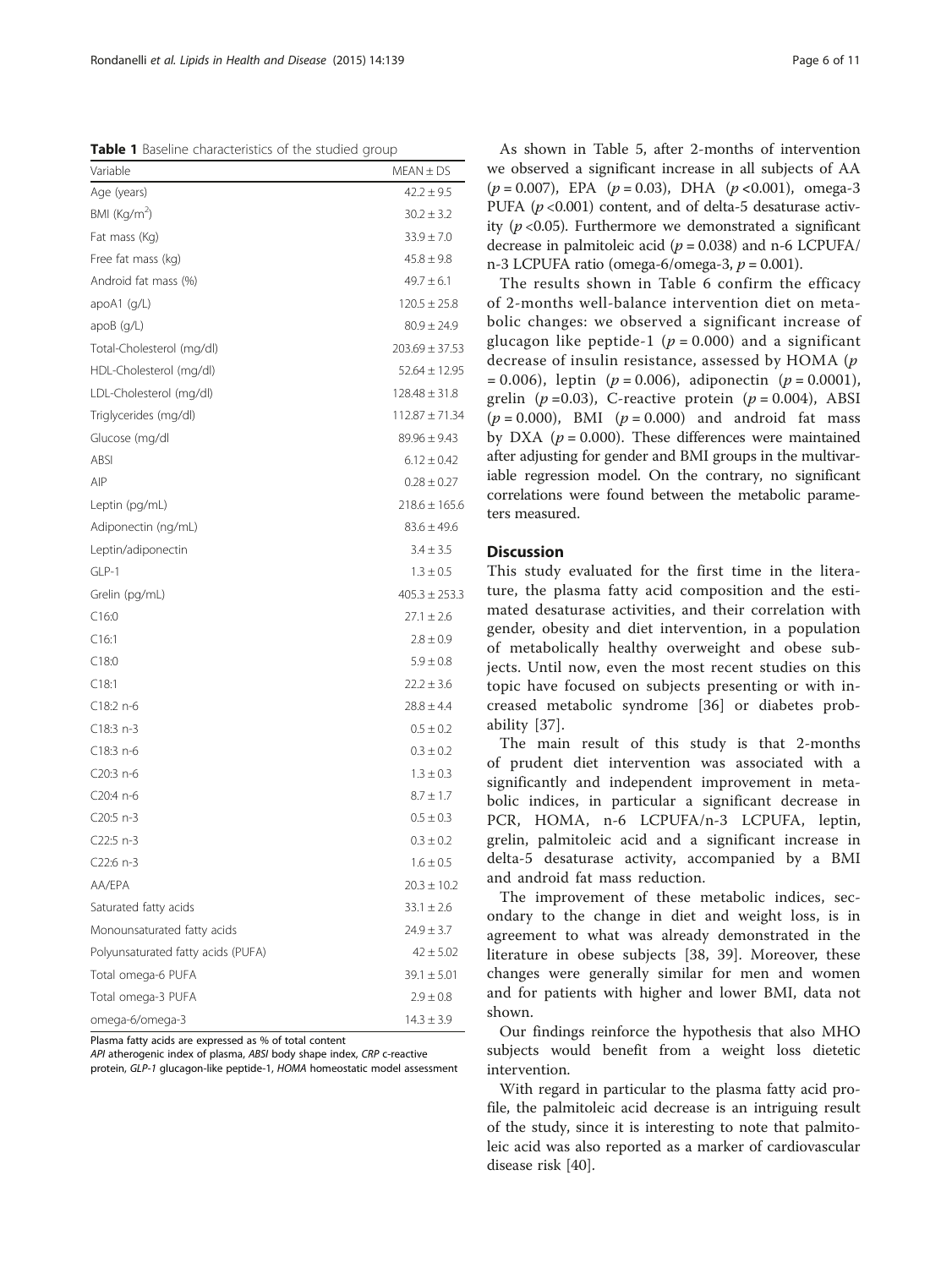<span id="page-6-0"></span>

|  |  |  |  | Table 2 Baseline gender differences in fatty acid profile (% of total) and estimated desaturase activities |  |
|--|--|--|--|------------------------------------------------------------------------------------------------------------|--|
|--|--|--|--|------------------------------------------------------------------------------------------------------------|--|

| Variable                           | F               | M              | $\Delta$ (95 %)               | $P$ value |
|------------------------------------|-----------------|----------------|-------------------------------|-----------|
| C16:0                              | $26.9 \pm 2.5$  | $27.6 \pm 2.8$ | $-0.65$ $(-1.76, 0.46)$       | 0.25      |
| C16:1                              | $2.8 \pm 0.9$   | $2.5 \pm 0.7$  | $0.30$ $(-0.08, 0.68)$        | 0.13      |
| C18:0                              | $6.0 \pm 0.8$   | $5.7 \pm 0.6$  | $-0.29$ $(-0.04, 0.62)$       | 0.09      |
| C18:1                              | $21.2 \pm 2.8$  | $24.6 \pm 4.0$ | $-3.33$ $(-4.70, -1.96)$      | 0.00      |
| C18:2 n-6                          | $29.3 \pm 4.3$  | $27.5 \pm 4.2$ | 1.86 (0.01, 3.72)             | 0.05      |
| $C18:3 n-3$                        | $0.5 \pm 0.2$   | $0.5 \pm 0.2$  | $0.06$ ( $-0.02$ , 0.14)      | 0.14      |
| C18:3 n-6                          | $0.3 \pm 0.1$   | $0.3 \pm 0.2$  | $-0.05$ $(-0.12, 0.01)$       | 0.10      |
| C20:3 n-6                          | $1.4 \pm 0.3$   | $1.2 \pm 0.3$  | 0.16(0.04, 0.28)              | 0.09      |
| C20:4 n-6                          | $9.1 \pm 1.5$   | $7.8 \pm 1.9$  | 1.32 (0.62, 2.02)             | 0.0003    |
| C20:5 n-3                          | $0.5 \pm 0.3$   | $0.6 \pm 0.4$  | $-0.05$ $(-0.17, 0.08)$       | 0.45      |
| C22:5 n-3                          | $0.3 \pm 0.2$   | $0.3 \pm 0.1$  | $-0.001$ $(-0.07, 0.06)$      | 0.97      |
| C22:6 n-3                          | $1.6 \pm 0.5$   | $1.5 \pm 0.6$  | $0.10$ ( $-0.12$ , $0.32$ )   | 0.38      |
| AA/EPA                             | $21.2 \pm 10.5$ | $17.9 \pm 9.0$ | $3.32 (-1.02, 7.66)$          | 0.13      |
| Saturated fatty acids              | $33.0 \pm 2.5$  | $33.3 \pm 2.8$ | $-0.36$ $(-1.48, 0.75)$       | 0.52      |
| Monounsaturated fatty acids        | $24.1 \pm 3.2$  | $27.1 \pm 4.1$ | $-3.03$ $(-4.53, -1.53)$      | 0.0001    |
| Polyunsaturated fatty acids (PUFA) | $43.0 \pm 4.6$  | $39.6 \pm 5.2$ | 3.40 (1.33, 5.46)             | 0.0015    |
| Total omega-6 PUFA                 | $40.0 \pm 4.6$  | $36.8 \pm 5.3$ | 3.29 (1.22, 5.35)             | 0.0021    |
| Total omega-3 PUFA                 | $3.0 \pm 0.8$   | $2.8 \pm 1.0$  | $0.11 (-0.24, 0.46)$          | 0.55      |
| omega-6/omega-3                    | $14.4 \pm 3.8$  | $14.1 \pm 4.2$ | $0.25$ ( $-1.44$ , 1.93)      | 0.77      |
| $\Delta$ 9 C16:0 Desaturase        | $0.1 \pm 0.0$   | $0.1 \pm 0.0$  | $0.01$ $(0.001, 0.03)$        | 0.03      |
| $\Delta$ 9 C18:0 Desaturase        | $3.6 \pm 0.7$   | $4.4 \pm 1.0$  | $-0.75$ ( $-1.10$ , $-0.41$ ) | 0.00      |
| $\Delta$ 5 Desaturase              | $6.9 \pm 1.9$   | $6.6 \pm 1.8$  | $0.34 (-0.48, 1.15)$          | 0.42      |
| $\Delta 6$ Desaturase              | $0.0 \pm 0.0$   | $0.0 \pm 0.0$  | $-0.003$ $(-0.005, -0.0003)$  | 0.03      |

Values in bold,  $p < 0.05$ 

Concerning fatty acid desaturase activity, the D6D and D9D indices were unaffected by diet intervention. The present observation regarding D6D agrees with previous reports by Vessby [[41\]](#page-10-0). The increased serum D5D index found after diet intervention program is an attractive and positive result, since a high D5D index in serum predicts a reduced risk to develop the metabolic syndrome [[42\]](#page-10-0), and as well as cardiovascular death [[43\]](#page-10-0).

Previous study demonstrated that estimated desaturase activities are closely associated with the features of cardiometabolic risk in Koreans [[43\]](#page-10-0). Our results on the other hand have not shown correlations between plasma fatty acid profile, estimated desaturase activities and metabolic indices, but this mismatch may be due to several factors: differences in the BMI of subjects studied (normal weight in the study by Do [[44\]](#page-10-0), overweight and obese subjects in the present study), and difference in ethnicity since significant ethnic differences has been found in desaturase activities [\[45](#page-10-0)].

The significant increase of arachidonic acid, eicosapentaenoic acid, docosahexaenoic acid, n-3 LCPUFA content, and a significant decrease of palmitoleic acid, n-6 LCPUFA/n-3 LCPUFA found in this study confirmed previous results indicating that serum lipids well reflect the dietary fat intake, other than is also influenced by desaturating enzymes [\[16](#page-10-0)].

Another innovative item of the study was a comparison of the plasma fatty acid profile and desaturase activities among the group of overweight and obese. We observed that obese subjects, compared to overweight subjects, show a significantly higher value of oleic acid, monounsatured fatty acids, activity of C18:0 delta 9 desaturase and a lower value of linoleic acid, polyunsaturated fatty acids and long chain omega 6 fatty acids.

Concerning fatty acid desaturases, the delta 9 desaturase activity (SCD-1) is increased in obese compared to overweight subjects, confirming data from literature: a high SCD-1 activity has been associated with obesity [[46](#page-10-0)–[48](#page-10-0)], and hypertriacylglycerolaemia [[49\]](#page-10-0).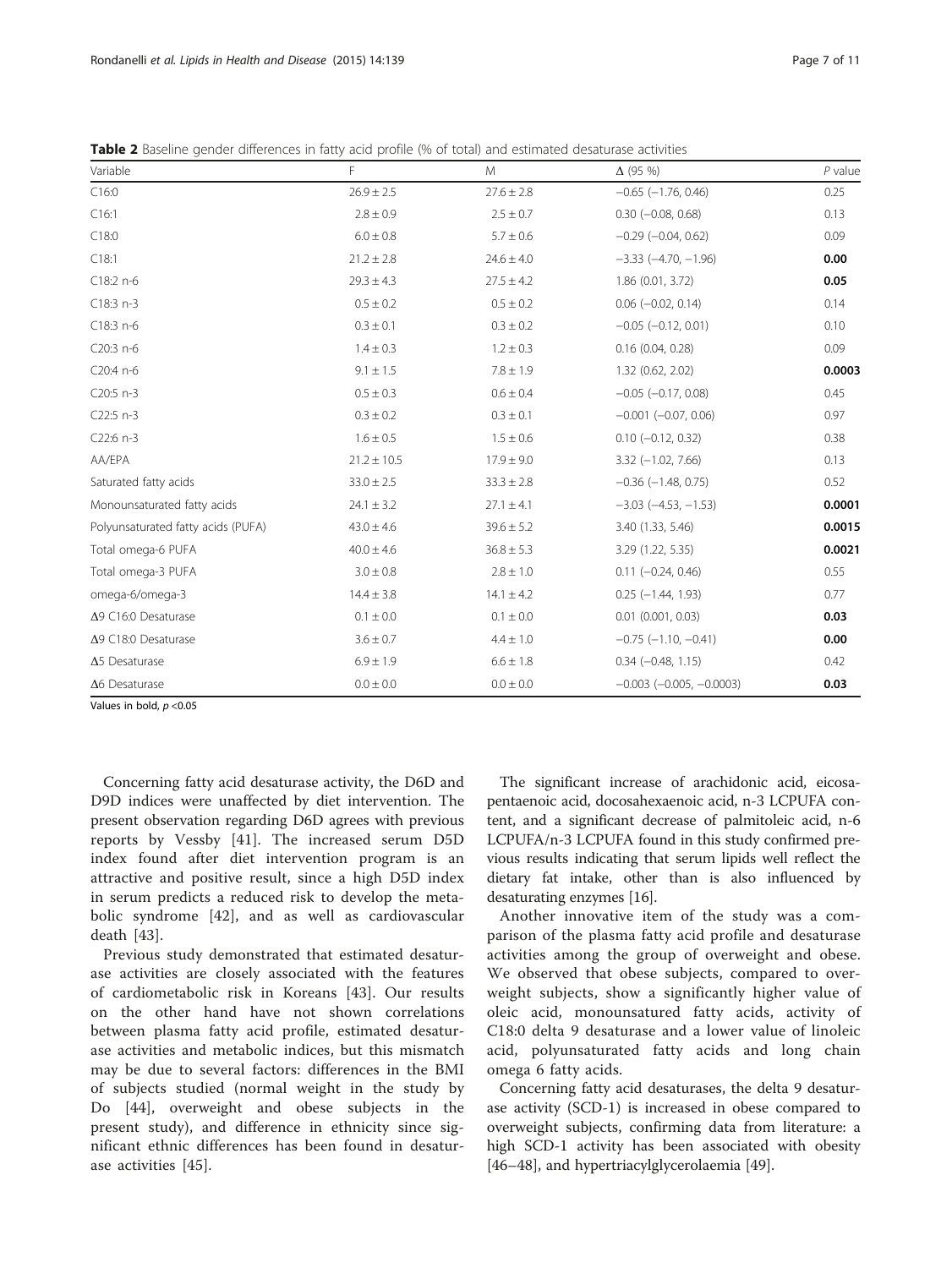| Variable                           | BMI < 30        | BMI > 30        | $\Delta$ (95 %)                | $P$ value |
|------------------------------------|-----------------|-----------------|--------------------------------|-----------|
| C16:0                              | $26.7 \pm 2.3$  | $27.6 \pm 2.8$  | $0.84 (-1.84, 0.16)$           | 0.10      |
| C16:1                              | $2.6 \pm 0.9$   | $2.9 \pm 0.9$   | $-0.26$ $(-0.61, 0.08)$        | 0.14      |
| C18:0                              | $6.0 \pm 0.8$   | $5.9 \pm 0.7$   | $0.16$ ( $-0.15$ , 0.46)       | 0.31      |
| C18:1                              | $21.6 \pm 3.3$  | $22.9 \pm 3.5$  | $-1.36$ ( $-2.72$ , 0.0018)    | 0.05      |
| C18:2 n-6                          | $29.7 \pm 4.0$  | $27.7 \pm 4.5$  | 2.06 (0.39, 3.73)              | 0.02      |
| $C18:3 n-3$                        | $0.5 \pm 0.2$   | $0.5\pm2$       | $0.03$ $(-0.04, 0.10)$         | 0.42      |
| C18:3 n-6                          | $0.3 \pm 0.2$   | $0.3 \pm 0.2$   | $-0.0036$ $(-0.06, 0.06)$      | 0.91      |
| C20:3 n-6                          | $1.4 \pm 0.3$   | $1.3 \pm 0.3$   | $0.04 (-0.07, 0.15)$           | 0.43      |
| C20:4 n-6                          | $8.9 \pm 1.5$   | $8.5 \pm 1.9$   | $0.32$ ( $-0.35$ , 1.00)       | 0.35      |
| C20:5 n-3                          | $0.5 \pm 0.3$   | $0.6 \pm 0.3$   | $-0.02$ $(-0.14, 0.1)$         | 0.73      |
| $C22:5 n-3$                        | $0.3 \pm 0.2$   | $0.3 \pm 0.1$   | $0.03$ ( $-0.03$ , $0.09$ )    | 0.27      |
| $C22:6 n-3$                        | $1.5 \pm 0.4$   | $1.7 \pm 0.6$   | $-0.16$ $(-0.36, 0.04)$        | 0.12      |
| AA/EPA                             | $20.2 \pm 9.5$  | $20.3 \pm 11.0$ | $-0.09$ $(-4.08, 3.91)$        | 0.97      |
| Saturated fatty acids              | $32.7 \pm 2.4$  | $33.4 \pm 0.8$  | $-0.68$ ( $-1.69$ , 0.33)      | 0.18      |
| Monounsaturated fatty acids        | $24.2 \pm 3.4$  | $25.8 \pm 4.0$  | $-1.62$ ( $-3.06$ , $-0.19$ )  | 0.03      |
| Polyunsaturated fatty acids (PUFA) | $43.1 \pm 4.5$  | $40.8 \pm 5.3$  | 2.31 (0.38, 4.23)              | 0.02      |
| Total omega-6 PUFA                 | $40.2 \pm 4.5$  | $37.8 \pm 5.3$  | 2.42 (0.51, 4.34)              | 0.01      |
| Total omega-3 PUFA                 | $2.9 \pm 0.7$   | $3.0 \pm 0.9$   | $-0.12$ $(-0.44, 0.20)$        | 0.47      |
| omega-6/omega-3                    | $14.8 \pm 3.7$  | $13.7 \pm 4.0$  | $1.06$ ( $-0.46$ , $2.58$ )    | 0.17      |
| ∆9C16:0 Desaturase                 | $0.1 \pm 0.03$  | $0.1 \pm 0.03$  | $-0.01$ $(-0.02, 0.004)$       | 0.21      |
| ∆9C18:0 Desaturase                 | $3.7 \pm 0.8$   | $4.0 \pm 0.9$   | $-0.34$ ( $-0.68$ , $-0.002$ ) | 0.04      |
| $\Delta$ 5 Desaturase              | $6.8 \pm 1.9$   | $6.8 \pm 2.0$   | $0.05$ ( $-0.69$ , $0.80$ )    | 0.88      |
| $\Delta 6$ Desaturase              | $0.01 \pm 0.01$ | $0.01 \pm 0.01$ | $-0.0007$ $(-0.002, 0.001)$    | 0.47      |

<span id="page-7-0"></span>Table 3 Baseline differences in fatty acid profile and estimated desaturase activities in overweight and obese subjects

Values in bold,  $p < 0.05$ 

Moreover, a high SCD-1 activity has been also associated with the metabolic syndrome [\[42](#page-10-0)], as well as with an increased risk to develop insulin resistance [[41\]](#page-10-0), cardiovascular diseases and death [[43](#page-10-0)].

Concerning gender-related differences, we found that women, compared to men, show a significantly higher

Table 4 Intake of macronutrients before and at the end of two-months of well balanced intervention diet

| Daily nutritional intake            | Pre treatment   | Post treatment   |
|-------------------------------------|-----------------|------------------|
| Energy (kJ/day)                     | $8985.3 + 70.4$ | $6792 \pm 64.5$  |
| Protein (% of energy)               | $16.2 + 1.0$    | $17.5 \pm 3.2$   |
| Carbohydrates (% of energy)         | $52.6 + 2.1$    | $54.4 \pm 1.9$   |
| Fat (% of energy)                   | $31.2 + 2.1$    | $26.1 + 1.9$     |
| Saturated fatty acids (% of energy) | $12.7 + 2.9$    | $7.1 + 1.0$      |
| Cholesterol (mg)                    | $713 + 324$     | $178.6 \pm 30.5$ |
| Fiber (g/d)                         | $16.8 + 7.9$    | $26.5 \pm 3.6$   |

Mean ± SD; nutritional evaluation carried out by Carnovale E. Marletta L. "Food composition tables", Italian National Institute of Nutrition, Rome 1997

value of AA, total PUFA, omega-6 PUFA, and a lower value of MUFA, of delta-6 desaturase, C18:0 delta-9 and C16:0 delta-9 desaturase activities.

The higher arachidonic acid level in woman could be correlated to clinical observations and experimental findings in humans that already demonstrated that humoral and cell-mediated immune responses markedly differ between sexes [\[50\]](#page-10-0). For example, women mount stronger inflammatory and innate immune responses to bacterial and viral infections or to vaccination [\[51\]](#page-10-0). The more pronounced pro-inflammatory response pattern in women relative to men is generally thought to be beneficial by limiting pathogen spread and by accelerating pathogen clearance. However, inflammatory and autoimmune diseases are much more prevalent in women compared to men [\[52](#page-10-0)]. Our data on CRP indicate that the nutritional intervention is able to decrease inflammation in MHO subjects together with the omega-6 /omega-3 ratio that is considered a marker of inflammatory level related to the lipids mediators derived from these polyunsaturated fatty acids [\[53\]](#page-10-0).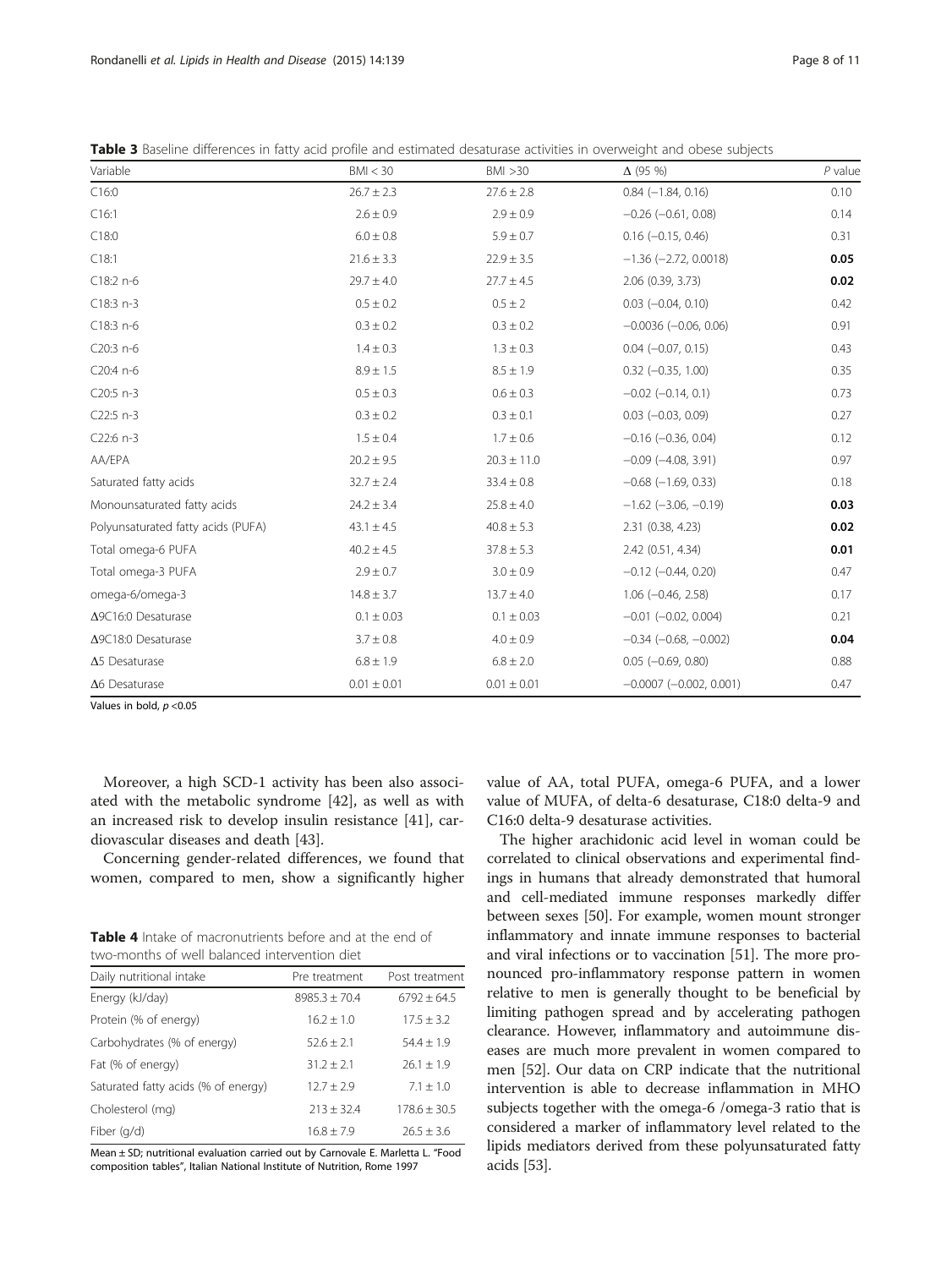| Variable                           | Pre treatment   | Post treatment  | $\Delta$ (95 %)                          | $P$ value | Multivariable $p$ value <sup>a</sup> |
|------------------------------------|-----------------|-----------------|------------------------------------------|-----------|--------------------------------------|
| C16:0                              | $26.8 \pm 2.4$  | $26.6 \pm 2.6$  | $-0.16$ ( $-0.69$ to 0.35)               | 0.53      | 0.08                                 |
| C16:1                              | $2.7 \pm 0.9$   | $2.5 \pm 0.9$   | $-0.16$ ( $-0.32$ to $-0.01$ )           | 0.038     | 0.017                                |
|                                    |                 |                 | $-0.20$ (-0.37 to $-0.04$ ) <sup>a</sup> |           |                                      |
| C18:0                              | $5.9 \pm 0.8$   | $6.0 \pm 0.9$   | $-0.05$ ( $-0.14$ to 0.25)               | 0.59      | 0.93                                 |
| C18:1                              | $22.4 \pm 3.6$  | $22.3 \pm 3.8$  | $-0.10$ ( $-0.86$ to 0.65)               | 0.79      | 0.79                                 |
| C18:2 n-6                          | $28.7 \pm 4.5$  | $28.3 \pm 3.9$  | $-0.44$ ( $-1.25$ to 0.38)               | 0.28      | 0.22                                 |
| $C18:3 n-3$                        | $0.5 \pm 0.2$   | $0.5 \pm 0.5$   | $0.05$ (-0.06 to 0.15)                   | 0.38      | 0.43                                 |
| C18:3 n-6                          | $0.3 \pm 0.1$   | $0.3 \pm 0.3$   | $0.04$ (-0.01 to 0.10)                   | 0.14      | 0.09                                 |
| C20:3 n-6                          | $1.4 \pm 0.3$   | $1.3 \pm 0.3$   | $-0.04$ ( $-0.09$ to 0.00)               | 0.06      | 0.019                                |
|                                    |                 |                 | $-0.07$ (-0.12 to $-0.01$ ) <sup>a</sup> |           |                                      |
| $C20:4 n-6$                        | $8.9 \pm 1.6$   | $9.3 \pm 1.9$   | 0.45 (0.12 to 0.77)                      | 0.007     | 0.001                                |
|                                    |                 |                 | 0.64 (0.28 to $1.00$ ) <sup>a</sup>      |           |                                      |
| C20:5 n-3                          | $0.6 \pm 0.3$   | $0.7 \pm 0.4$   | 0.09 (0.01 to 0.17)                      | 0.030     | 0.007                                |
|                                    |                 |                 | 0.11 (0.03 to 0.19) <sup>a</sup>         |           |                                      |
| $C22:5 n-3$                        | $0.3 \pm 0.2$   | $0.3 \pm 0.1$   | $0.01$ (-0.03 to 0.05)                   | 0.69      | 0.33                                 |
| $C22:6 n-3$                        | $1.6 \pm 0.5$   | $1.9 \pm 0.6$   | 0.23 (0.13 to 0.33)                      | < 0.001   | < 0.001                              |
|                                    |                 |                 | $0.29(0.18-0.34)^{a}$                    |           |                                      |
| AA/EPA                             | $20.1 \pm 10.4$ | $19.4 \pm 11.8$ | $-0.62$ ( $-2.80$ to 1.55)               | 0.57      | 0.47                                 |
| Saturated fatty acids              | $32.7 \pm 2.4$  | $32.6 \pm 2.9$  | $-0.11$ ( $-0.74$ to 0.51)               | 0.72      | 0.15                                 |
| Monounsaturated fatty acids        | $25.1 \pm 3.8$  | $24.8 \pm 3.9$  | $-0.27$ ( $-1.05$ to 0.51)               | 0.50      | 0.79                                 |
| Polyunsaturated fatty acids (PUFA) | $42.2 \pm 5.0$  | $42.6 \pm 4.7$  | $0.38$ (-0.65 to 1.41)                   | 0.47      | 0.27                                 |
| Total omega-6 PUFA                 | $39.2 \pm 5.1$  | $39.2 \pm 4.6$  | $0.01$ (-0.99 to 1.01)                   | 0.99      | 0.81                                 |
| Total omega-3 PUFA                 | $3.0 \pm 0.8$   | $3.4 \pm 1.0$   | 0.37 (0.17 to 0.57)                      | < 0.001   | < 0.001                              |
|                                    |                 |                 | 0.46 (0.26 to 0.66) <sup>a</sup>         |           |                                      |
| omega-6/omega-3                    | $14.0 \pm 4.0$  | $12.6 \pm 4.0$  | $-1.37$ (-2.16 to $-0.57$ )              | 0.001     | < 0.001                              |
|                                    |                 |                 | $-1.67$ (-2.47 to $-0.88$ ) <sup>a</sup> |           |                                      |
| $\Delta$ 9C16:0 Desaturase         | $0.1 \pm 0.0$   | $0.1 \pm 0.0$   | $-0.01$ ( $-0.01$ to 0.00)               | 0.09      | 0.09                                 |
| $\Delta$ 9C18:0 Desaturase         | $3.9 \pm 0.9$   | $3.9 \pm 1.1$   | $-0.03$ ( $-0.2$ to 0.18)                | 0.77      | 0.74                                 |
| $\Delta$ 5 Desaturase              | $7.0 \pm 1.9$   | $7.8 \pm 2.4$   | 0.71 (0.35 to 1.08)                      | < 0.001   | < 0.001                              |
|                                    |                 |                 | 0.96 (0.57 to $1.35$ ) <sup>a</sup>      |           |                                      |
| $\Delta 6$ Desaturase              | $0.01 \pm 0.01$ | $0.01 \pm 0.01$ | $0.002$ (-0.000 to 0.004)                | 0.10      | 0.06                                 |

<span id="page-8-0"></span>

|  |  |  |  |  |  |  |  |  |  | <b>Table 5</b> Fatty acid profile and estimated desaturase activities studied before and after 2-months of well-balanced diet intervention |  |  |  |  |  |  |
|--|--|--|--|--|--|--|--|--|--|--------------------------------------------------------------------------------------------------------------------------------------------|--|--|--|--|--|--|
|--|--|--|--|--|--|--|--|--|--|--------------------------------------------------------------------------------------------------------------------------------------------|--|--|--|--|--|--|

<sup>a</sup>Adjusted for gender and BMI groups. Values in bold,  $p < 0.05$ 

Gender differences have been previously reported in obese subjects also for delta-9 desaturase, with higher activity in women than men. Moreover, Warensjo et al. reported that women have significantly higher levels of delta-6 desaturase activities than men [[19](#page-10-0)]. Our results are therefore in contrast to this previous study. However, the populations studied are very different (normal weight subjects involved in moderate physical activity for the research by Warensjo and sedentary MHO subjects in our study) and this could explain these differences.

The main limitation of our study is due to the lack of genetic factor assessment since studies on monozygotic

twins have indicated that the conservation and distribution of fatty acids are subject to considerable genetic variance in humans [[54\]](#page-10-0).

Further studies are therefore needed on this specific MHO population, even going to compare the plasma fatty acid profile and desaturase activities of MHO subjects with non MHO group.

In conclusion, the prudent diet intervention was effective in improving metabolic indices and these findings reinforce the hypothesis that MHO subjects would also benefit from a lifestyle weight reduction program. Moreover, the high serum D5D index found after diet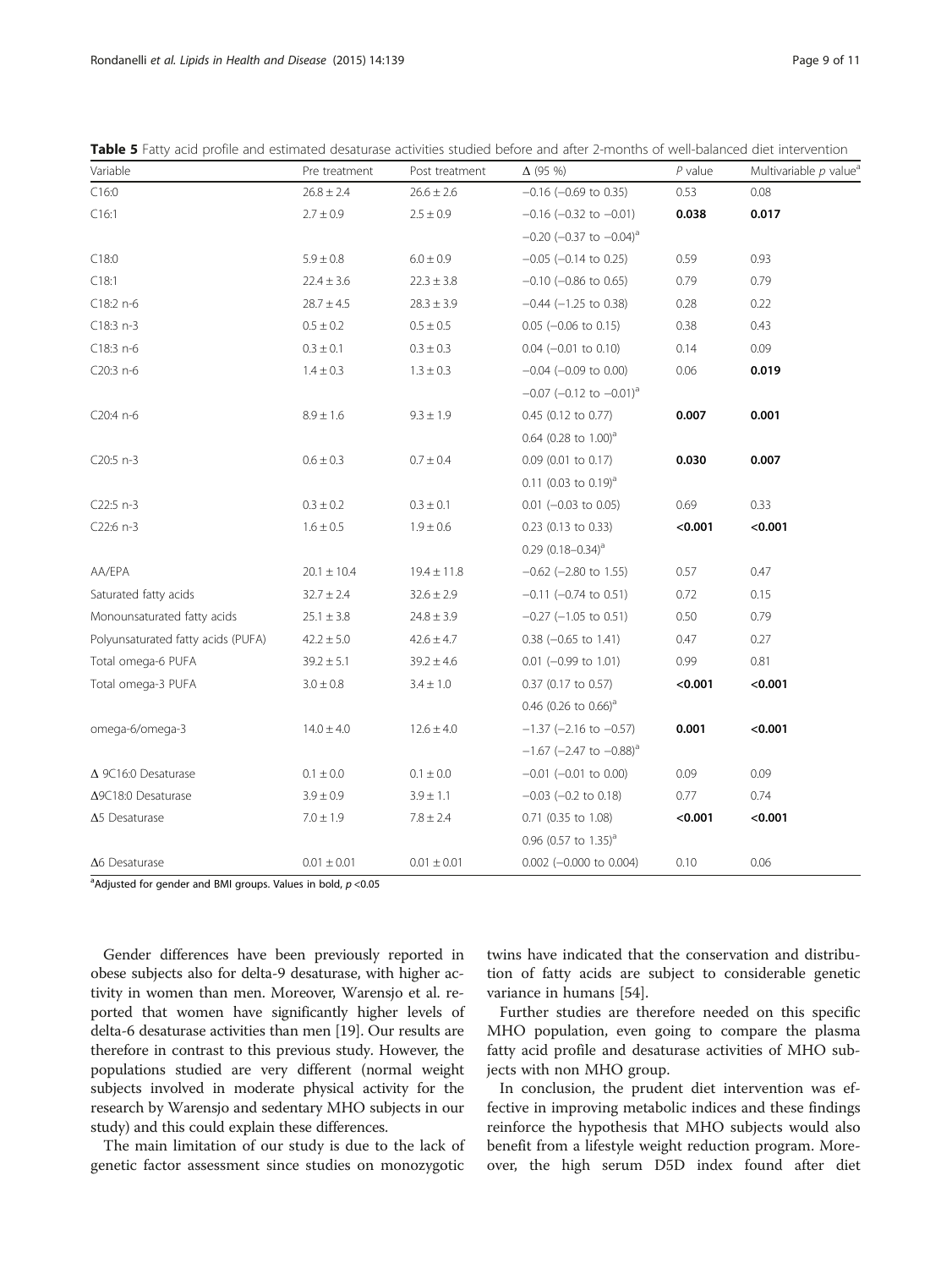<span id="page-9-0"></span>

| Table 6 Hormones and body composition before and after 2-months of well-balanced diet intervention |  |
|----------------------------------------------------------------------------------------------------|--|
|----------------------------------------------------------------------------------------------------|--|

| Variable                  | Pre treatment             | Post treatment            | $\Delta$ (95 %)                  | $P$ value |
|---------------------------|---------------------------|---------------------------|----------------------------------|-----------|
| <b>HOMA</b>               | 1.97 (1.44 to 2.62)       | 1.74 (1.26 to 2.51)       | $-0.18$ ( $-0.33$ to 0.52)       | 0.006     |
| CRP (mg/dL)               | $0.19$ (0.11 to 0.35)     | $0.18$ (0.09 to 0.31)     | $-0.04$ ( $-0.06$ to $-0.01$ )   | 0.004     |
| ApoA1 $(q/L)$             | $117.7 \pm 25.9$          | $119.9 \pm 28.3$          | 2.19 (-4.83 to 9.20)             | 0.54      |
| ApoB1 (g/L)               | $79.4 \pm 23.9$           | $84.2 \pm 21.7$           | 4.87 $(-0.36$ to 10.10)          | 0.068     |
| Total-Cholesterol (mg/dl) | $202.5 \pm 37.3$          | $199.5 \pm 38.9$          | $-2.99$ ( $-8.66$ to 2.68)       | 0.30      |
| HDL-Cholesterol (mg/dl)   | $52.28 \pm 13.51$         | $49.89 \pm 12.75$         | $-2.39$ ( $-4.01$ to 0.71)       | 0.006     |
| LDL-Cholesterol (mg/dl)   | $127.76 \pm 65.60$        | $126.57 \pm 68.00$        | $-1.19$ (6.30 to $-3.92$ )       | 0.64      |
| Triglycerides (mg/dl)     | $112.32 \pm 74.08$        | $115.26 \pm 120.24$       | 2.94 (-18.33 to 24.2)            | 0.78      |
| Glucose (mg/dl)           | $90.45 \pm 9.42$          | $89.41 \pm 9.96$          | $-1.03$ ( $-2.99$ to 0.92)       | 0.29      |
| ABSI                      | $6.15 \pm 0.43$           | $6.04 \pm 0.44$           | $-0.10$ ( $-0.14$ to $-0.06$ )   | < 0.001   |
| AIP                       | $0.28 \pm 0.28$           | $0.29 \pm 0.29$           | $0.01$ (-0.03 to 0.04)           | 0.74      |
| Leptin (pg/mL)            | 178.00 (97.00 to 311.20)  | 142.20 (80.50 to 250.10)  | $-17.30$ ( $-31.45$ to $-5.35$ ) | 0.006     |
| Adiponectin (ng/mL)       | 70.40 (50.60 to 101.70)   | 63.60 (42.30 to 96.30)    | $-7.35$ ( $-11.20$ to $-3.80$ )  | 0.0001    |
| Leptin/Adiponectin        | 1.94 (1.11 to 4.43)       | 2.04 (1.21 to 4.43)       | 85.00 (-0.26 to 0.25)            | 0.97      |
| GLP-1 (pmol/L)            | $1.2 \pm 0.5$             | $2.0 \pm 0.6$             | 0.74 (0.54 to 0.95)              | < 0.0001  |
| Ghrelin (pg/mL)           | 331.45 (216.40 to 516.50) | 291.00 (188.30 to 449.60) | 28.20 (-74.55 to 2.10)           | 0.030     |
| Free fat mass (kg)        | $45.8 \pm 9.8$            | $45.7 \pm 9.7$            | $-0.10$ ( $-0.44$ to 0.23)       | 0.55      |
| Android fat (%)           | $48.9 \pm 6.1$            | $47.3 \pm 6.0$            | $-1.58$ ( $-2.12$ to $-1.05$ )   | < 0.0001  |
| BMI ( $kg/m2$ )           | $29.8 \pm 3.0$            | $28.9 \pm 2.9$            | 0.89 (0.66 to 1.12)              | < 0.0001  |

API atherogenic index of plasma, ABSI body shape index, CRP c-reactive protein, GLP-1 glucagon-like peptide-1, HOMA homeostatic model assessment. Values in bold, p <0.05

intervention program is an attractive result, since it predicts a reduced risk to develop the metabolic syndrome as well as cardiovascular death.

#### Abbreviations

ATP III: National Cholesterol Education Program's Adult Treatment Panel III report; BMI: Body mass index; CRP: C-reactive protein; CVD: Cardiovascular disease; D5D: Delta-5 Desaturase; D6D: Delta-6 desaturase (D6D); FA: Fatty acid; DXA: Dual-energy X-ray absorptiometry; HOMA: Homeostasis model assessment; MHO: Metabolically healthy obesity; MRO: Metabolically at risk obese; PUFA: Polyunsaturated fatty acids; REE: Resting energy expenditure; SCD: Stearoyl-CoA desaturase.

#### Competing interests

The authors declare that they have no competing of interests.

#### Authors' contributions

MR and AMR designed the research and wrote the manuscript; KC analyzed the data; SP and MAF conducted the clinical research; GM, PR, IC, PAC MF performed Biochemical analyses; SBS contributed to the interpretation of the results. All authors read and approved the final manuscript.

#### Author details

<sup>1</sup>Department of Public Health, Experimental and Forensic Medicine, Section of Human Nutrition andDietetics, Azienda di Servizi alla Persona di Pavia, University of Pavia, Pavia, Italy. <sup>2</sup>Service of Biometry & Clinical Epidemiology, Fondazione IRCCS "Policlinico San Matteo", Pavia, Italy. <sup>3</sup>Department of Pharmacological and Biomolecular Sciences, Laboratory of Membrane Biochemistry and Applied Nutrition, Università degli Studi di Milano, Milan, Italy. <sup>4</sup>Department of Internal Medicine, Section of Gerontology and Geriatrics, Azienda di Servizi alla Persona di Pavia, University of Pavia, Pavia, Italy.

# Received: 14 July 2015 Accepted: 9 October 2015<br>Published online: 29 October 2015

#### References

- 1. Bluher M. The distinction of metabolically 'healthy' from 'unhealthy' obese individuals. Curr Opin Lipidol. 2010;21:38–43.
- 2. Karelis AD, Brochu M, Rabasa-Lhoret R, Can we identify metabolically healthy but obese individuals (MHO)? Diabetes Metab. 2004;30:569–72.
- 3. Hashimoto Y, Tanaka M, Okada H, Senmaru T, Hamaguchi M, Asano M, et al. Metabolically Healthy Obesity and Risk of Incident CKD. Clin J Am Soc Nephrol. 2015;10:578–83.
- 4. Heianza Y, Arase Y, Tsuji H, Fujihara K, Saito K, Hsieh SD, et al. Metabolically healthy obesity, presence or absence of fatty liver, and risk of type 2 diabetes in Japanese individuals: Toranomon Hospital Health Management Center Study 20 (TOPICS 20). J Clin Endocrinol Metab. 2014;99:2952–60.
- 5. Appleton S, Seaborn CJ, Visvanathan R, Hill CL, Gill TK, Taylor AW, et al. Diabetes and cardiovascular disease outcomes in the metabolically healthy obese phenotype: a cohort study. Diabetes Care. 2013;36:2388–94.
- 6. Hamer M, Stamatakis E. Metabolically healthy obesity and risk of all-cause and cardiovascular disease mortality. J Clin Endocrinol Metab. 2012;97:2482–8.
- 7. Ogorodnikova AD, Kim M, McGinn AP, Muntner P, KIhan U, Wildman RP. Incident cardiovascular disease events in metabolically benign obese individuals. Obesity (Silver Spring). 2012;20:651–9.
- 8. Ortega FB, Lee DC, Katzmarzyk PT, Ruiz JR, Sui X, Church TS, et al. The intriguing metabolically healthy but obese phenotype: cardiovascular prognosis and role of fitness. Eur Heart J. 2013;34:389–97.
- 9. St-Pierre AC, Cantin B, Mauriège P, Bergeron J, Dagenais GR, Després JP, et al. Insulin resistance syndrome, body mass index and the risk of ischemic heart disease. CAMJ. 2005;172:1301–5.
- 10. Katzmarzyk PT, Janssen I, Ross R, Church TS, Blair SN. The importance of waist circumference in the definition of metabolic syndrome: prospective analyses of mortality in men. Diabetes Care. 2006;29:404–9.